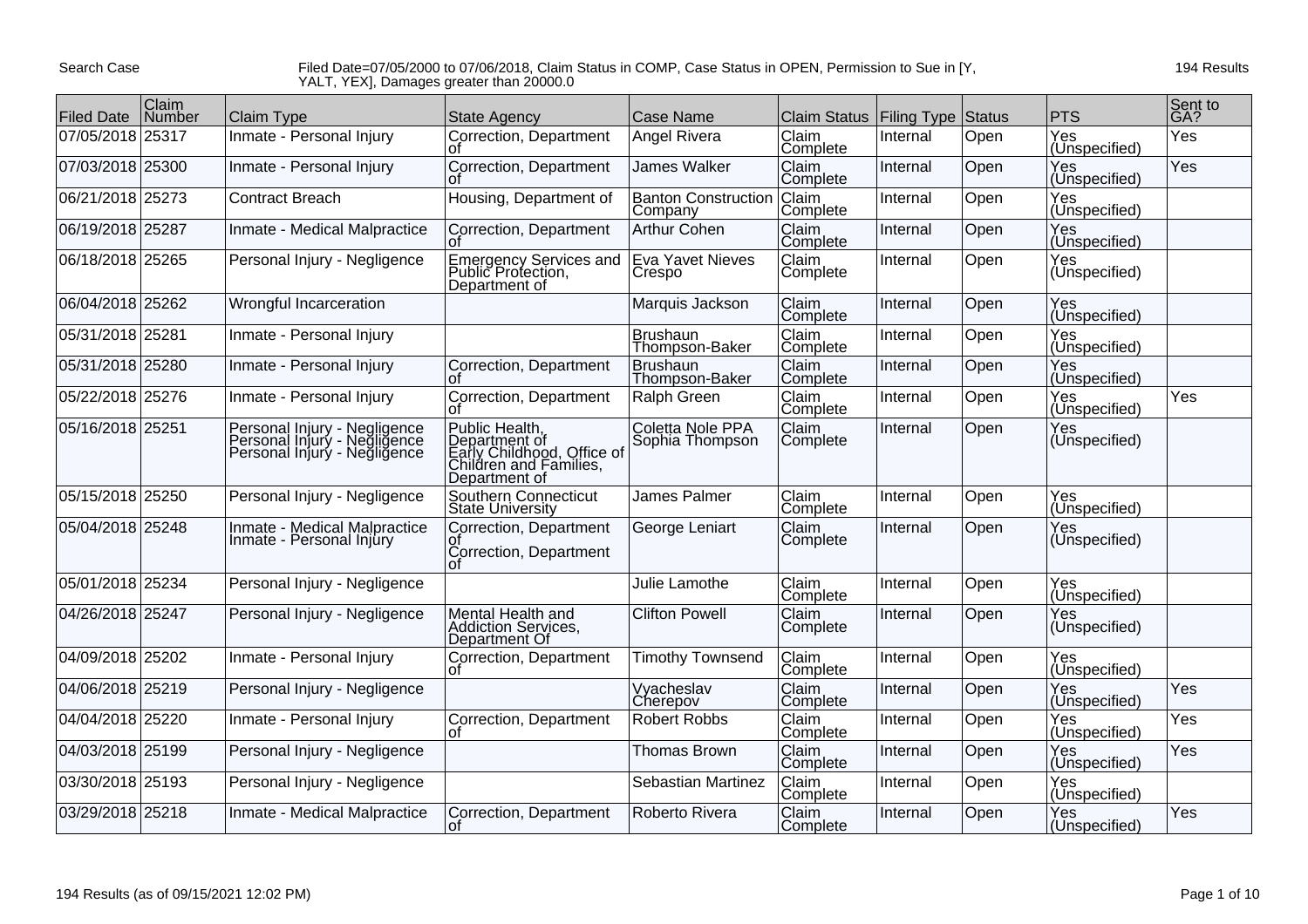| 03/27/2018 25184 | Personal Injury - Negligence       | Energy and<br>Environmental<br>Protection, Department of      | Adam J. Messing,<br>an Incapacitated<br>Person, by his<br>parents and Co-<br>Guardians of the<br>Person and<br>Property, Lisa<br>Messing and<br>Bernard Messing | Claim<br>Complete        | Internal | Open | Yes<br>(Unspecified)         | Yes |
|------------------|------------------------------------|---------------------------------------------------------------|-----------------------------------------------------------------------------------------------------------------------------------------------------------------|--------------------------|----------|------|------------------------------|-----|
| 03/23/2018 25192 | Inmate - Personal Injury           |                                                               | Stephanie Lyons-<br>Keelev                                                                                                                                      | Claim<br>Complete        | Internal | Open | Yes<br>(Unspecified)         |     |
| 03/23/2018 25187 | Inmate - Personal Injury           |                                                               | <b>Wayne Keeley</b>                                                                                                                                             | Claim<br>Complete        | Internal | Open | Yes<br>(Unspecified)         |     |
| 03/22/2018 25182 | Personal Injury - Negligence       | Emergency Services and<br>Public Protection,<br>Department of | Jacolby Sears, ppa<br>Erin Hausler                                                                                                                              | <b>Claim</b><br>Complete | Internal | Open | Yes<br>(Unspecified)         | Yes |
| 03/12/2018 25196 | Inmate - Personal Injury           |                                                               | Jose Ramos                                                                                                                                                      | Claim<br>Complete        | Internal | Open | Yes<br>(Unspecified)         | Yes |
| 03/06/2018 25169 |                                    | Energy and<br>Environmental<br>Protection, Department of      | <b>Patrick Lebedis</b>                                                                                                                                          | Claim<br>Complete        | Internal | Open | Yes<br>(Unspecified)         | Yes |
| 03/05/2018 25172 | Property Damage - Private<br>Party |                                                               | John Merkowitz                                                                                                                                                  | Claim<br>Complete        | Internal | Open | Yes<br>(Unspecified)         | Yes |
| 02/28/2018 25162 | Personal Injury - Negligence       | Correction, Department                                        | Liltrisha Jones                                                                                                                                                 | Claim<br>Complete        | Internal | Open | Yes<br>(Unspecified)         |     |
| 02/22/2018 25165 | Wrongful Death - Negligence        | Energy and<br>Environmental<br>Protection, Department of      | Stephanie La<br>Mendola                                                                                                                                         | Claim<br>Complete        | Internal | Open | Yes<br>(Unspecified)         |     |
| 02/22/2018 25164 | Wrongful Death - Negligence        | Energy and<br>Environmental<br>Protection, Department of      | Stephanie La<br>Mendola,<br>Authorized<br>Representative of<br>the Estate of<br>the Estate of<br>Richard P. La<br>Mendola                                       | Claim<br>Complete        | Internal | Open | Yes<br>(Unspecified)         |     |
| 02/21/2018 25159 | Inmate - Personal Injury           | Correction, Department                                        | Quan Morgan                                                                                                                                                     | Claim<br>Complete        | Internal | Open | Yes<br>(Unspecified)         |     |
| 02/14/2018 25150 | Personal Injury - Negligence       | Transportation,<br>Department of                              | <b>Christopher Scofield</b>                                                                                                                                     | <b>Claim</b><br>Complete | Internal | Open | Yes<br>(U <u>nspecified)</u> |     |
| 02/13/2018 25154 | Inmate - Personal Injury           | Correction, Department                                        | Sergio Paul                                                                                                                                                     | Claim<br>Complete        | Internal | Open | Yes<br>(Unspecified)         |     |
| 02/13/2018 25140 | Wrongful Death - Negligence        | Children and Families,<br>Department of                       | Gregory Norsigian,<br>Admin of the Estate<br>of Matthew Tirado<br><u>a</u> .k.a. Matthew<br>Tirado-Gomez                                                        | Claim<br>Complete        | Internal | Open | Yes<br>(Unspecified)         | Yes |
| 02/08/2018 25137 | Personal Injury - Negligence       | Motor Vehicles,<br>Department of                              | Gladys Tejeda                                                                                                                                                   | Claim<br>Complete        | Internal | Open | Yes<br>(Unspecified)         | Yes |
| 01/17/2018 25143 | Inmate - Personal Injury           | Correction, Department                                        | Scott Palmenta                                                                                                                                                  | Claim<br>Complete        | Internal | Open | Yes<br>(Unspecified)         | Yes |
| 01/12/2018 25151 | Personal Injury - Negligence       |                                                               | <b>Joel Furst</b>                                                                                                                                               | Claim<br>Complete        | Internal | Open | Yes<br>(Unspecified)         |     |
| 01/12/2018 25100 | Personal Injury - Negligence       | Transportation,<br>Department of                              | Angela Britton                                                                                                                                                  | Claim<br>Complete        | Internal | Open | Yes<br>(Unspecified)         | Yes |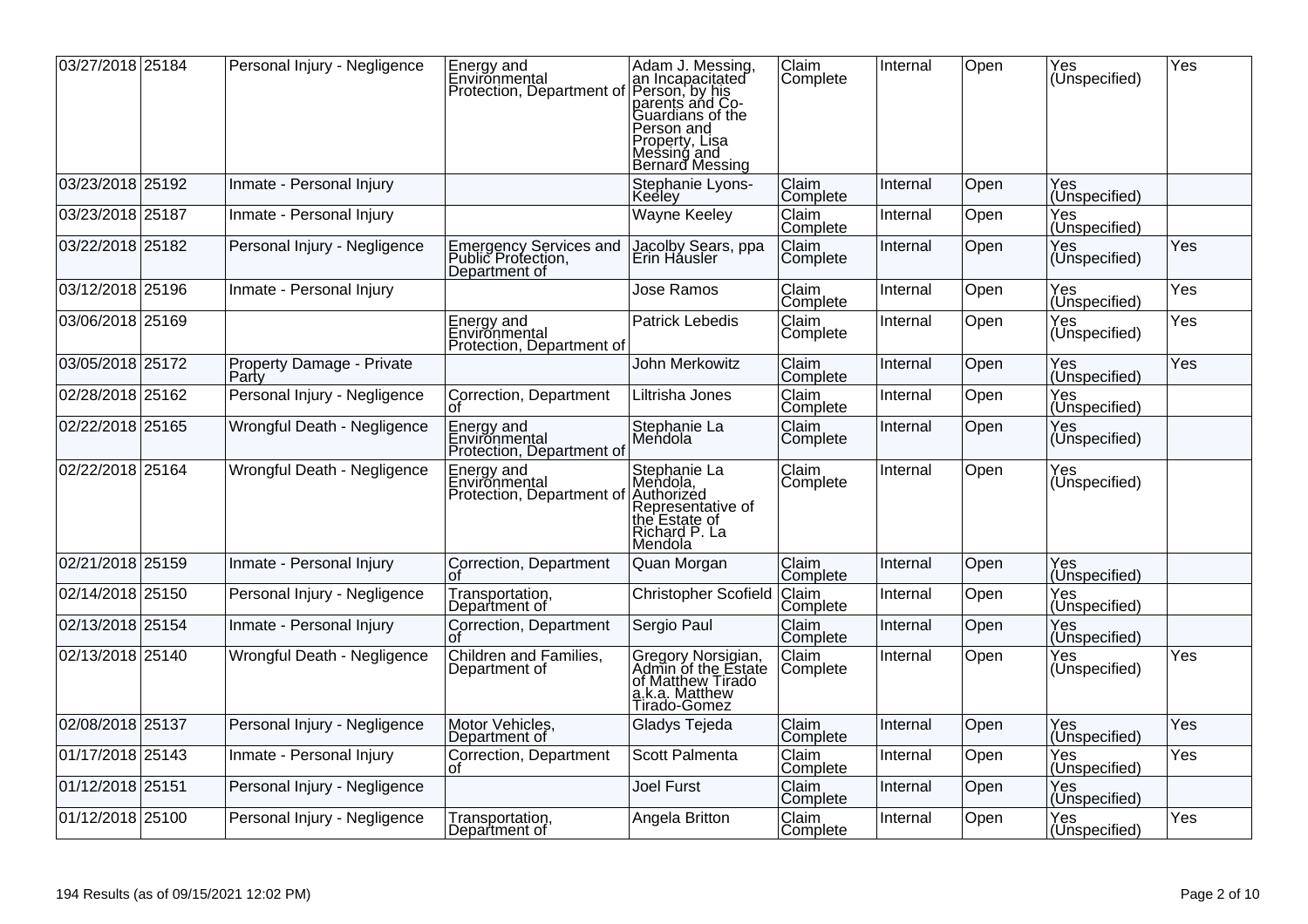| 01/02/2018 25107 | Inmate - Personal Injury                                     |                                                                            | George Scott                                                                                   | Claim<br>Complete        | Internal | Open | Yes<br>(Unspecified) | Yes |
|------------------|--------------------------------------------------------------|----------------------------------------------------------------------------|------------------------------------------------------------------------------------------------|--------------------------|----------|------|----------------------|-----|
| 12/21/2017 25093 | Wrongful Death - Negligence                                  | Children and Families,<br>Department of                                    | Mary S. Chromik,<br>Esquire,<br>Administratrix of the<br>Estate of Michael<br>Shore            | Claim<br>Complete        | Internal | Open | Yes<br>(Unspecified) | Yes |
| 12/20/2017 25660 | Wrongful Death - Negligence                                  | Children and Families,<br>Department of                                    | Antonio McCoy -<br>Individual, PPA,<br>Administrátor                                           | Claim<br>Complete        | Internal | Open | Yes<br>(Unspecified) |     |
| 12/15/2017 25050 | Inmate - Personal Injury                                     | Correction, Department                                                     | Kyle Christensen                                                                               | Claim<br>Complete        | Internal | Open | Yes<br>(Unspecified) |     |
| 12/13/2017 25078 | <b>Contract Breach</b>                                       | Energy and<br>Environmental<br>Protection, Department of                   | The Metropolitan<br><b>District Commission</b>                                                 | Claim<br>Complete        | Internal | Open | Yes<br>(Unspecified) | Yes |
| 12/12/2017 25089 | Inmate - Personal Injury                                     | Correction, Department                                                     | David Johnson                                                                                  | Claim<br>Complete        | Internal | Open | Yes<br>(Unspecified) |     |
| 12/08/2017 25076 | Wrongful Death - Negligence                                  | Energy and<br>Environmental<br>Protection, Department of                   | Marlene Swaby,<br>Administrator of the<br>Estate of George<br>Swaby                            | Claim<br>Complete        | Internal | Open | Yes<br>(Unspecified) | Yes |
| 12/06/2017 25039 | Wrongful Death - Negligence                                  | Transportation,<br>Department of                                           | Elda Marcelynas,<br>Administratrix of the<br>Estate of James J.<br>Marcelynas                  | Claim<br>Complete        | Internal | Open | Yes<br>(Unspecified) |     |
| 12/04/2017 25072 | <b>Contract Breach</b>                                       | University of Connecticut                                                  | Nouboukpo<br>Gassesse                                                                          | Claim<br>Complete        | Internal | Open | Yes<br>(Unspecified) |     |
| 12/01/2017 25071 | Personal Injury - Negligence<br>Personal Injury - Negligence | Correction, Department<br>οt<br>University of Connecticut<br>Health Cénter | Charles Cannon                                                                                 | <b>Claim</b><br>Complete | Internal | Open | Yes<br>(Unspecified) |     |
| 11/29/2017 25070 | Wrongful Death - Negligence                                  | Correction, Department                                                     | Johnny Matute,<br>Administrator of the<br>Estate of Monica<br>Piette                           | Claim<br>Complete        | Internal | Open | Yes<br>(Unspecified) |     |
| 11/24/2017 25065 | Personal Injury - Negligence                                 | University of Connecticut<br>Health Center                                 | Kathleen Gallagher                                                                             | Claim<br>Complete        | Internal | Open | Yes<br>(Unspecified) | Yes |
| 11/21/2017 25066 | Personal Injury - Standard of<br>Care                        |                                                                            | John Konwerski                                                                                 | Claim<br>Complete        | Internal | Open | Yes<br>(Unspecified) |     |
| 11/21/2017 25056 | Property Damage - Private<br>Party                           |                                                                            | David Aldrich                                                                                  | <b>Claim</b><br>Complete | Internal | Open | Yes<br>(Unspecified) |     |
| 11/20/2017 25064 | Wrongful Death - Negligence                                  | Children and Families,<br>Department of                                    | Lauren Citron, Co-<br>Administrator of the<br>Estate of Michael<br>Citron                      | Claim<br>Complete        | Internal | Open | Yes<br>(Unspecified) | Yes |
| 11/02/2017 25059 | Wrongful Death - Standard of<br>Care <sup>®</sup>            |                                                                            | Zofia Schiopucie,<br>Administratrix of the<br>Estate of Alexander<br>Manuel Diaz<br>Schiopucie | Claim<br>Complete        | Internal | Open | Yes<br>(Unspecified) | Yes |
| 10/26/2017 25057 | Inmate - Personal Injury                                     | Correction, Department                                                     | Marco Michalski                                                                                | Claim<br>Complete        | Internal | Open | Yes<br>(Unspecified) |     |
| 10/24/2017 25058 | <b>Wrongful Incarceration</b>                                | Correction, Department                                                     | Christopher<br>Warwick                                                                         | <b>Claim</b><br>Complete | Internal | Open | Yes<br>(Unspecified) | Yes |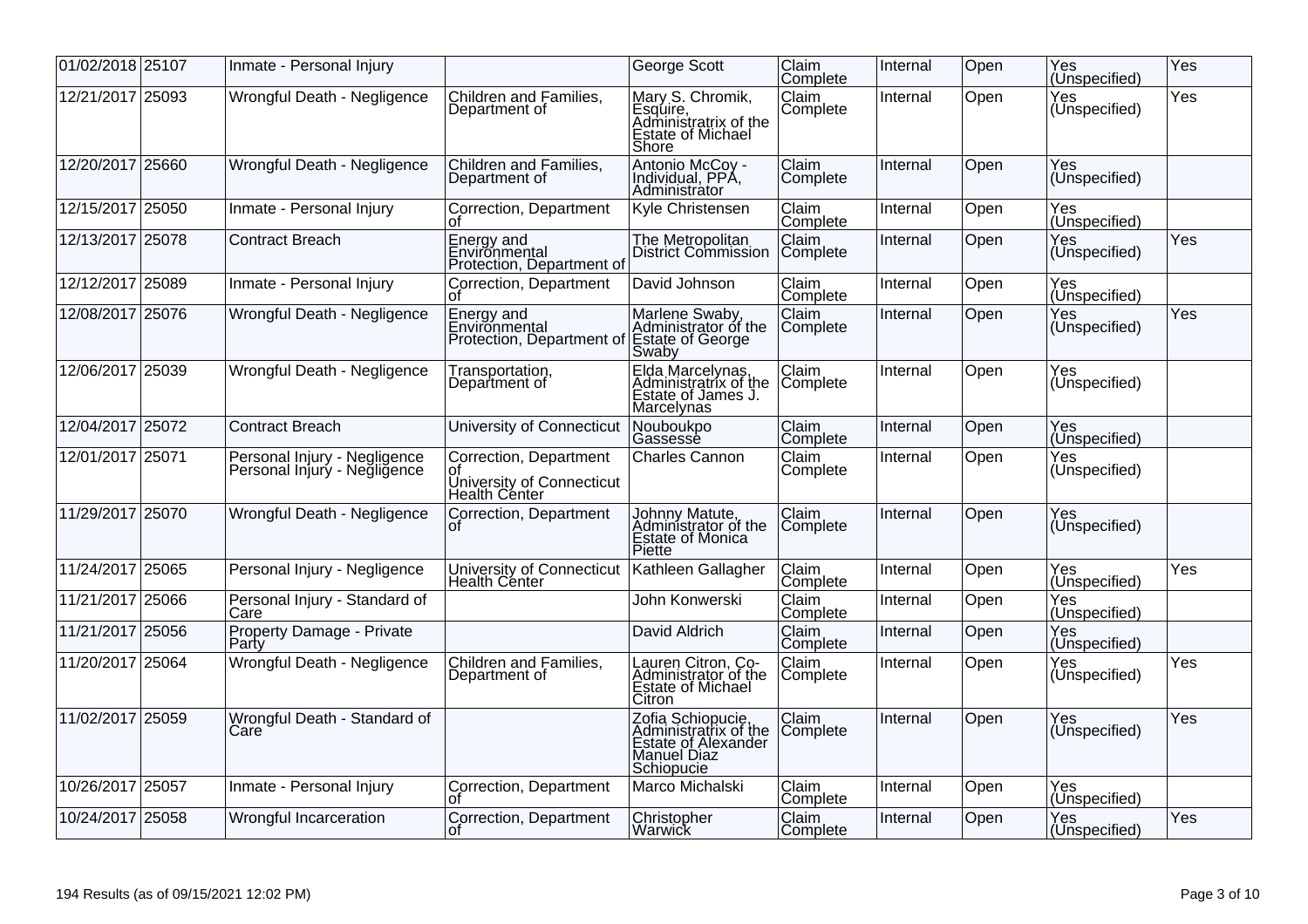| 10/21/2017 25049 | Inmate - Personal Injury                                             | Correction, Department                                                     | Jerome Thorpe                                | Claim<br> Comp <u>lete</u> | Internal | Open | Yes<br> (Un <u>specified)</u> |     |
|------------------|----------------------------------------------------------------------|----------------------------------------------------------------------------|----------------------------------------------|----------------------------|----------|------|-------------------------------|-----|
| 10/12/2017 25040 | Wrongful Death - Negligence                                          | Transportation,<br>Department of                                           | Elda Marcelynas                              | Claim<br>Complete          | Internal | Open | Yes<br>(Unspecified)          |     |
| 10/05/2017 25038 | Wrongful Death - Negligence                                          | Transportation,<br>Department of                                           | <b>James Marcelynas</b>                      | Claim<br>Complete          | Internal | Open | Yes<br>(Unspecified)          |     |
| 10/05/2017 25037 | Wrongful Death - Negligence                                          | Transportation,<br>Department of                                           | Giulia Marcelynas                            | Claim<br>Complete          | Internal | Open | Yes<br>(Unspecified)          |     |
| 09/19/2017 25024 | Personal Injury - Negligence                                         | University of Connecticut<br>Health Center                                 | Bonnie Bossi                                 | Claim<br>Complete          | Internal | Open | Yes<br>(Unspecified)          | Yes |
| 09/13/2017 25014 | Personal Injury - Negligence                                         | Social Services,<br>Department of                                          | Clinical<br>Neurobehavioral<br>Services, LLC | Claim<br>Complete          | Internal | Open | Yes<br>(Unspecified)          |     |
| 09/13/2017 25013 | Personal Injury - Negligence                                         | Social Services.<br>Department of                                          | Neurostrategies,<br>Inc.                     | Claim<br>Complete          | Internal | Open | Yes<br>(Unspecified)          |     |
| 09/07/2017 25004 | Personal Injury - Negligence                                         |                                                                            | <b>William Fisher</b>                        | Claim<br>Complete          | Internal | Open | Yes<br>(Unspecified)          | Yes |
| 09/05/2017 25005 | Inmate - Personal Injury                                             | Correction, Department<br>U.                                               | Raymond Aponte                               | Claim<br>Complete          | Internal | Open | Yes<br>(Unspecified)          |     |
| 09/01/2017 25002 | Inmate - Personal Injury                                             | Correction, Department                                                     | <b>Shawn Saunders</b>                        | Claim<br> Complete_        | Internal | Open | Yes<br>(Unspecified)          |     |
| 08/31/2017 25010 | Inmate - Medical Malpractice                                         | Correction, Department<br>Ωf                                               | Norman Gaines                                | Claim<br>Complete          | Internal | Open | Yes<br>(Unspecified)          | Yes |
| 08/25/2017 24966 | Personal Injury - Negligence                                         | Central Connecticut State<br>Universitv                                    | Chelsea Connelly                             | Claim<br>Complete          | Internal | Open | Yes<br>(Unspecified)          |     |
| 08/11/2017 24993 | Inmate - Personal Injury                                             | Correction, Department<br>Οt                                               | Velmon Braswell                              | Claim<br>Complete          | Internal | Open | Yes<br>(Unspecified)          |     |
| 08/06/2017 24992 | Inmate - Personal Injury                                             | Correction, Department                                                     | Laurence<br>Washington                       | Claim<br>Complete          | Internal | Open | Yes<br>(Unspecified)          | Yes |
| 08/03/2017 24960 | Personal Injury - Negligence                                         |                                                                            | Nancy Burton                                 | Claim<br>Complete          | Internal | Open | Yes<br>(Unspecified)          |     |
| 07/13/2017 24981 | Personal Injury - Negligence                                         | Children and Families,<br>Department of                                    | Nicole Barstow                               | Claim<br>Complete          | Internal | Open | Yes<br>(Unspecified)          |     |
| 07/07/2017 24954 | Inmate - Personal Injury<br>Inmate - Medical Malpractice             | Correction, Department<br>ot<br>Correction, Department<br>nt               | Donlen Thomas                                | Claim<br>Complete          | Internal | Open | Yes<br>(Unspecified)          | Yes |
| 07/03/2017 24943 | Inmate - Personal Injury                                             | Correction, Department                                                     | <b>Demont Hopkins</b>                        | Claim<br>Complete          | Internal | Open | Yes<br>(Unspecified)          |     |
| 06/28/2017 24972 | Inmate - Personal Injury                                             | Correction, Department                                                     | Jenkins Tarlue                               | Claim<br>Complete          | Internal | Open | Yes<br>(Unspecified)          | Yes |
| 06/26/2017 24933 | Personal Injury - Negligence                                         | Children and Families,<br>Department of                                    | Jacob Moen                                   | Claim<br>Complete          | Internal | Open | Yes<br>(Unspecified)          |     |
| 06/26/2017 24932 | Personal Injury - Negligence                                         | Children and Families,<br>Department of                                    | Paula Moen                                   | Claim<br>Complete          | Internal | Open | Yes<br>(Unspecified)          |     |
| 06/26/2017 24931 | Personal Injury - Negligence                                         | Children and Families,<br>Department of                                    | Adam Moen                                    | Claim<br>Complete          | Internal | Open | Yes<br>(Unspecified)          |     |
| 06/16/2017 24888 | Personal Injury - Negligence                                         | University of Connecticut<br>Health Cénter                                 | Anne Marie<br>Poblocki                       | Claim<br>Complete          | Internal | Open | Yes<br>(Unspecified)          |     |
| 06/15/2017 24934 | Personal Injury - Medical<br>Malpractice<br>Inmate - Personal Injury | University of Connecticut<br>Health Cénter<br>Correction, Department<br>Ωt | Anthony Booth                                | Claim<br>Complete          | Internal | Open | Yes<br>(Unspecified)          | Yes |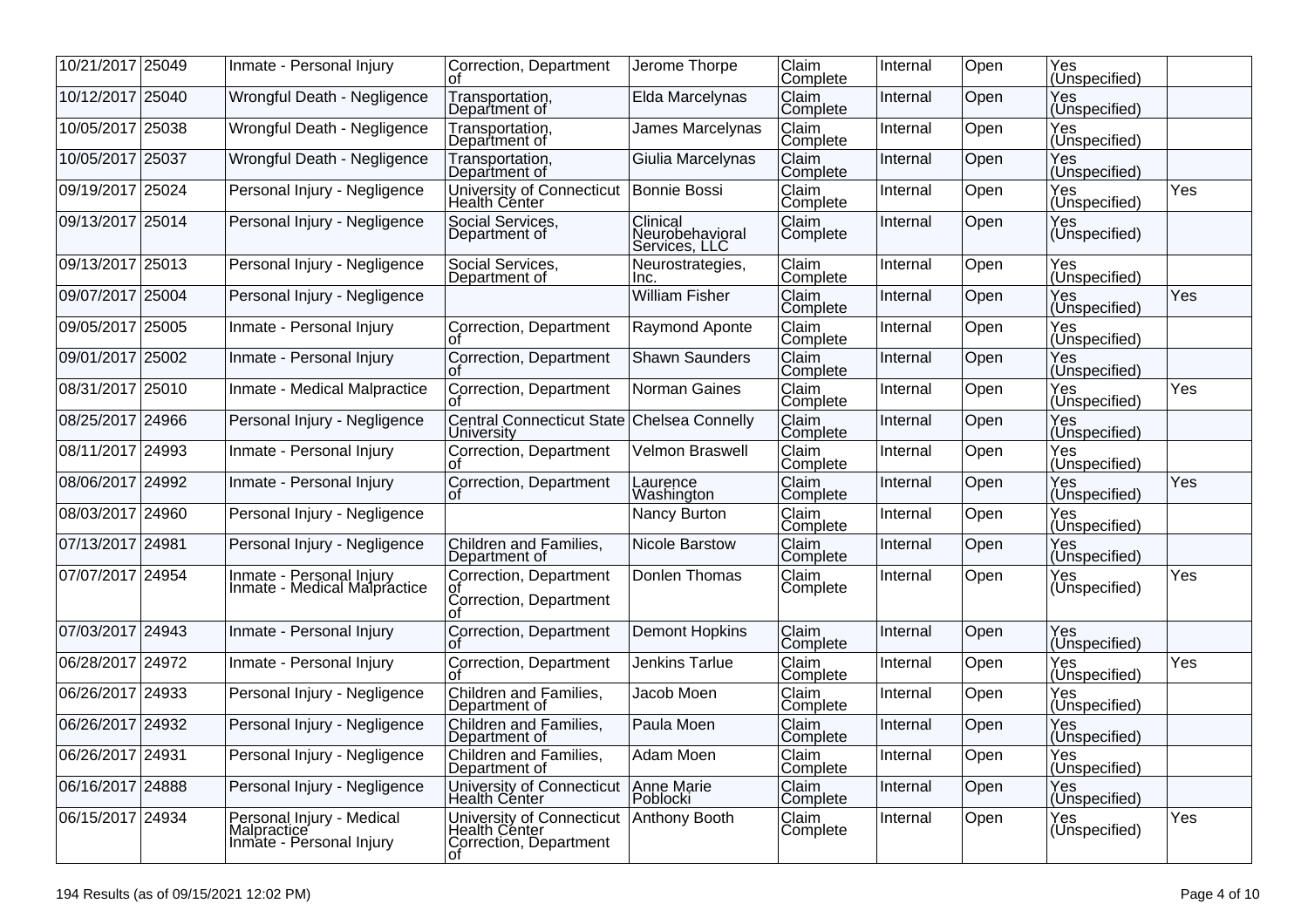| 06/12/2017 24924 | Inmate - Personal Injury                                        | Correction, Department                                                                                                                | <b>Brian Smith</b>     | Claim<br>Complete        | Internal | Open | Yes<br>(Unspecified)         | Yes |
|------------------|-----------------------------------------------------------------|---------------------------------------------------------------------------------------------------------------------------------------|------------------------|--------------------------|----------|------|------------------------------|-----|
| 06/08/2017 24926 | Inmate - Personal Injury                                        | Correction, Department                                                                                                                | <b>Shawn Milner</b>    | <b>Claim</b><br>Complete | Internal | Open | Yes<br>(Unspecified)         |     |
| 06/08/2017 24885 | Personal Injury - Negligence                                    | University of Connecticut                                                                                                             | Gianna Balerna         | Claim<br>Complete        | Internal | Open | Yes<br>(Unspecified)         | Yes |
| 06/06/2017 24920 | Inmate - Personal Injury<br>Inmate - Personal Injury            | Correction, Department<br>University of Connecticut<br>Health Center                                                                  | Roy Law                | Claim<br>Complete        | Internal | Open | Yes<br>(Unspecified)         |     |
| 06/05/2017 24921 | Inmate - Personal Injury                                        | Correction, Department                                                                                                                | Darius Dubose          | Claim<br>Complete        | Internal | Open | Yes<br>(Unspecified)         |     |
| 06/01/2017 24922 | Inmate - Personal Injury                                        | Children and Families,<br>Department of                                                                                               | Jose Anthony<br>Torrez | Claim<br>Complete        | Internal | Open | Yes<br>(Unspecified)         |     |
| 05/25/2017 24875 | <b>Inmate - Medical Malpractice</b><br>Inmate - Personal Injury | Correction, Department<br>Correction, Department                                                                                      | <b>Shawn Milner</b>    | Claim<br>Complete        | Internal | Open | Yes<br>(Unspecified)         |     |
| 05/11/2017 24904 | Inmate - Personal Injury                                        | Correction, Department                                                                                                                | Laurence<br>Washington | Claim<br>Complete        | Internal | Open | Yes<br>(Unspecified)         | Yes |
| 05/05/2017 24899 | Personal Injury - Negligence                                    |                                                                                                                                       | <b>Kerry Marshall</b>  | Claim<br>Complete        | Internal | Open | Yes<br>(Unspecified)         |     |
| 05/04/2017 24897 | Inmate - Personal Injury                                        | Correction, Department                                                                                                                | <b>Shawn Sells</b>     | Claim<br>Complete        | Internal | Open | Yes<br>(Unspecified)         |     |
| 05/01/2017 24901 | Inmate - Personal Injury                                        | <b>Public Defender</b><br>Services, Division of                                                                                       | Keith Anderson         | Claim<br>Complete        | Internal | Open | Yes<br>(Unspecified)         |     |
| 04/28/2017 24865 | Personal Injury - Negligence                                    | Transportation,<br>Department of                                                                                                      | <b>Thomas Fallon</b>   | Claim<br>Complete        | Internal | Open | Yes<br>(Unspecified)         | Yes |
| 04/26/2017 24862 | Personal Injury - Negligence<br>Personal Injury - Negligence    | <b>Emergency Services and</b><br>Public Protection,<br>Department of<br>Emergency Services and<br>Public Protection,<br>Department of | <b>Justin Lund</b>     | Claim<br>Complete        | Internal | Open | Yes<br>(Unspecified)         | Yes |
| 03/31/2017 24846 | Inmate - Personal Injury<br>Inmate - Personal Injury            | University of Connecticut<br>Health Center<br>Correction, Department                                                                  | Robert Mish            | <b>Claim</b><br>Complete | Internal | Open | Yes<br>(Unspecified)         |     |
| 03/29/2017 24853 | Inmate - Personal Injury                                        | Correction, Department                                                                                                                | <b>Gary Stocking</b>   | Claim<br>Complete        | Internal | Open | Yes<br>(U <u>nspecified)</u> | Yes |
| 03/29/2017 24852 | Inmate - Personal Injury                                        | <b>Public Defender</b><br>Services, Division of                                                                                       | Victor Richardson      | Claim<br>Complete        | Internal | Open | Yes<br>(Unspecified)         |     |
| 03/09/2017 24822 | Personal Injury - Negligence                                    | University of Connecticut                                                                                                             | <b>Harvey Morales</b>  | Claim<br>Complete        | Internal | Open | Yes<br>(Unspecified)         |     |
| 02/27/2017 24814 | Inmate - Medical Malpractice                                    | Correction, Department<br>Ωt                                                                                                          | Randal Licari          | Claim<br>Complete        | Internal | Open | Yes<br>(Un <u>specified)</u> | Yes |
| 02/24/2017 24805 | Personal Injury - Negligence                                    | University of Connecticut   Havital Miltz<br><b>Health Center</b>                                                                     |                        | Claim<br>Complete        | Internal | Open | Yes<br>(Unspecified)         | Yes |
| 02/23/2017 24803 | Personal Injury - Negligence                                    | University of Connecticut                                                                                                             | Juan Rivera, Jr.       | Claim<br>Complete        | Internal | Open | Yes<br>(Unspecified)         | Yes |
| 02/14/2017 24812 | Inmate - Personal Injury                                        | Correction, Department                                                                                                                | Ramone White           | Claim<br>Complete        | Internal | Open | Yes<br>(Unspecified)         | Yes |
| 01/11/2017 24773 | Personal Injury - Premises<br>Defect                            | <b>The Connecticut Mental</b><br><b>Health Center</b>                                                                                 | Rehema Cornelius       | Claim<br> Complete       | Internal | Open | Yes<br>(Unspecified)         | Yes |
|                  |                                                                 |                                                                                                                                       |                        |                          |          |      |                              |     |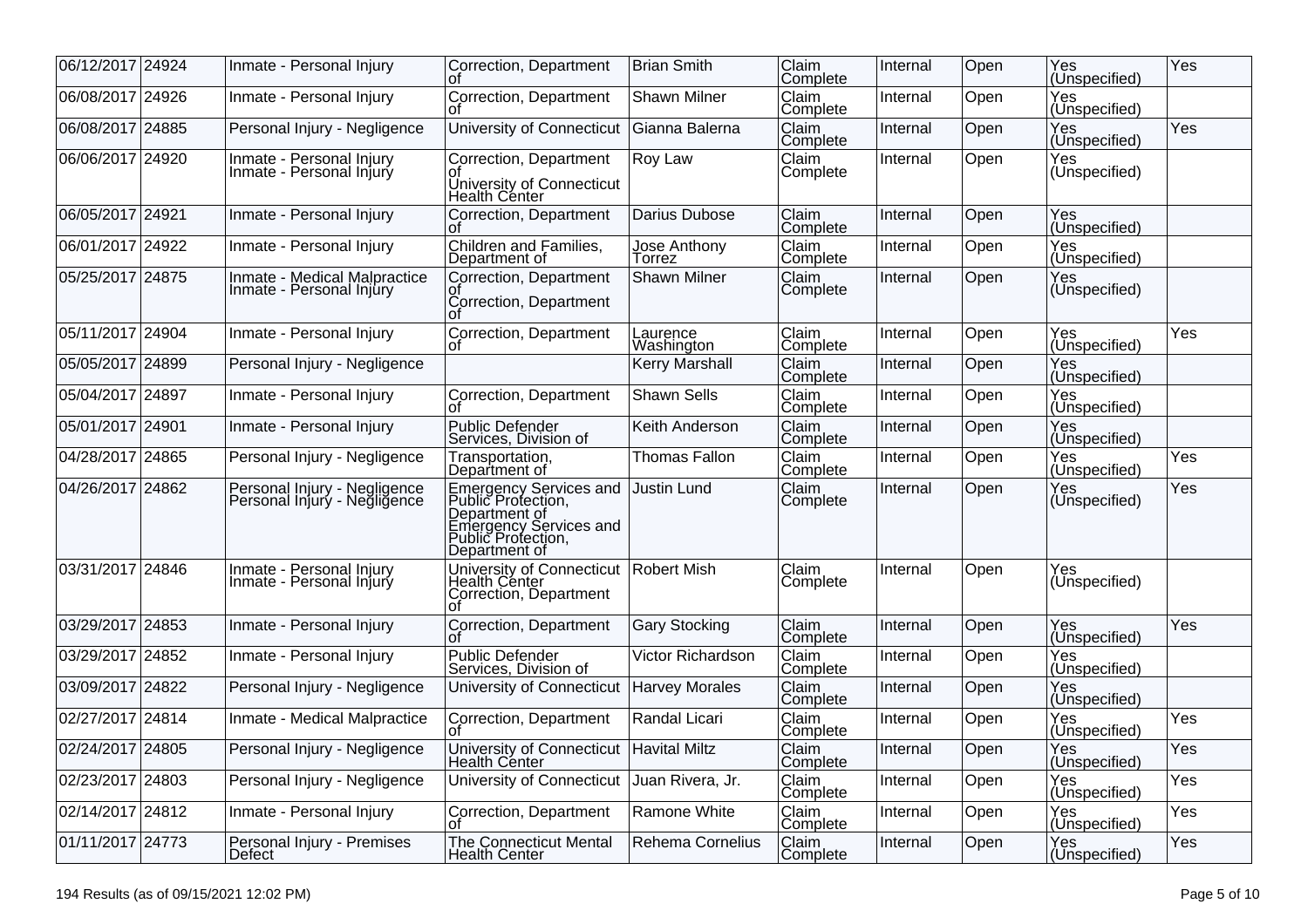| 01/11/2017 24780 | Wrongful Incarceration                                             | Judicial                                                         | <b>Gary Stocking</b>                                                     | Claim<br>Complete | Internal | Open | Yes<br>(Uns <u>pecified)</u> | Yes |
|------------------|--------------------------------------------------------------------|------------------------------------------------------------------|--------------------------------------------------------------------------|-------------------|----------|------|------------------------------|-----|
| 12/19/2016 24770 | Inmate - Personal Injury                                           | Corrections                                                      | <b>Tyshon Wells</b>                                                      | Claim<br>Complete | Internal | Open | Yes<br>(Unspecified)         | Yes |
| 12/08/2016 24754 | Personal Injury - Medical<br>Malpractice                           | University of Connecticut<br><b>Health Center</b>                | Barbara Makara                                                           | Claim<br>Complete | Internal | Open | Yes<br>(Unspecified)         | Yes |
| 12/05/2016 24757 | Inmate - Personal Injury                                           | <b>DOC</b>                                                       | Randal Licari                                                            | Claim<br>Complete | Internal | Open | Yes (Exclusive)              | Yes |
| 11/29/2016 24743 | Inmate - Personal Injury<br>Inmate - Personal Injury               | Correction, Department<br>οt<br>Pardons and Paroles,<br>Board of | Michael Anderson                                                         | Claim<br>Complete | Internal | Open | Yes<br>(Unspecified)         |     |
| 11/29/2016 24742 | Inmate - Personal Injury<br>Inmate - Personal Injury               | Correction, Department<br>Οt<br>Pardons and Paroles,<br>Board of | Michael Anderson                                                         | Claim<br>Complete | Internal | Open | Yes<br>(Unspecified)         |     |
| 11/15/2016 24739 | Inmate - Personal Injury                                           | Correction, Department                                           | Lorenzo Osborne                                                          | Claim<br>Complete | Internal | Open | Yes<br>(Unspecified)         | Yes |
| 11/12/2016 24737 | Personal Injury - Negligence                                       | Children and Families,<br>Department of                          | Jane and John Doe,<br>PPA Emily Doe                                      | Claim<br>Complete | Internal | Open | Yes<br>(Unspecified)         | Yes |
| 11/09/2016 24736 | Inmate - Personal Injury                                           | Correction, Department<br>Ωt                                     | Jeffrey Perry                                                            | Claim<br>Complete | Internal | Open | Yes<br>(Unspecified)         |     |
| 11/07/2016 24733 | Personal Injury - Negligence                                       | Children and Families,<br>Department of                          | Joheli Vasquez,<br>PPA Rebecca Soto                                      | Claim<br>Complete | Internal | Open | Yes<br>(Unspecified)         | Yes |
| 10/28/2016 24727 | Property Damage - Private<br>Party<br>Personal Injury - Negligence | Energy and<br>Environmental<br>Protection, Department of         | <b>Shannon Coolbeth</b>                                                  | Claim<br>Complete | Internal | Open | Yes<br>(Unspecified)         | Yes |
| 10/28/2016 24717 | Personal Injury - Medical<br>Malpractice                           | University of Connecticut<br>Health Center                       | Kristen McManus<br>n/k/a Kristen<br>Letendre                             | Claim<br>Complete | Internal | Open | Yes<br>(Unspecified)         | Yes |
| 10/27/2016 24729 | Inmate - Personal Injury                                           | Correction, Department<br>ΩŤ                                     | James Jackson                                                            | Claim<br>Complete | Internal | Open | Yes<br>(Unspecified)         | Yes |
| 10/24/2016 24725 | Wrongful Death - Medical<br>Malpractice                            | Correction, Department<br>Ωt                                     | Barbara Andrews,<br>Administratrix for<br>The Estate of<br>Lawrence Moye | Claim<br>Complete | Internal | Open | Yes<br>(Unspecified)         | Yes |
| 10/12/2016 24704 | Inmate - Personal Injury                                           | Correction, Department<br>οf                                     | lan Wright                                                               | Claim<br>Complete | Internal | Open | Yes<br>(Unspecified)         |     |
| 10/05/2016 24698 | Inmate - Medical Treatment                                         | <b>DOC</b>                                                       | <b>Timothy Wilfong</b>                                                   | Claim<br>Complete | Legacy   | Open | Yes<br>(Unspecified)         | Yes |
| 08/23/2016 24671 | Personal Injury                                                    | Department of Children & Sara Lyon                               |                                                                          | Claim<br>Complete | Legacy   | Open | Yes<br>(Unspecified)         | Yes |
| 08/23/2016 24666 | Inmate - Personal Injury                                           | <b>DOC</b>                                                       | Christopher<br>Santiado                                                  | Claim<br>Complete | Legacy   | Open | Yes<br>(Unspecified)         | Yes |
| 08/16/2016 24665 | Inmate - Personal Injury<br>(Other)<br>Inmate - Medical Treatment  | DOC & CMHC                                                       | <b>Eric Alvarez</b>                                                      | Claim<br>Complete | Legacy   | Open | Yes<br>(Unspecified)         |     |
| 08/10/2016 24661 | Miscellaneous                                                      | DOT - Department of<br>Transportation                            | McClain & Co., Inc.                                                      | Claim<br>Complete | Legacy   | Open | Yes<br>(Unspecified)         | Yes |
| 08/09/2016 24658 | Inmate - Personal Injury                                           | <b>DOC</b>                                                       | John Doe                                                                 | Claim<br>Complete | Legacy   | Open | Yes<br>(Unspecified)         |     |
| 07/01/2016 24621 | Inmate - Medical Treatment                                         | <b>DOC &amp; CMHC</b>                                            | <b>Henry Gebert</b>                                                      | Claim<br>Complete | Legacy   | Open | Yes<br>(Unspecified)         | Yes |
|                  |                                                                    |                                                                  |                                                                          |                   |          |      |                              |     |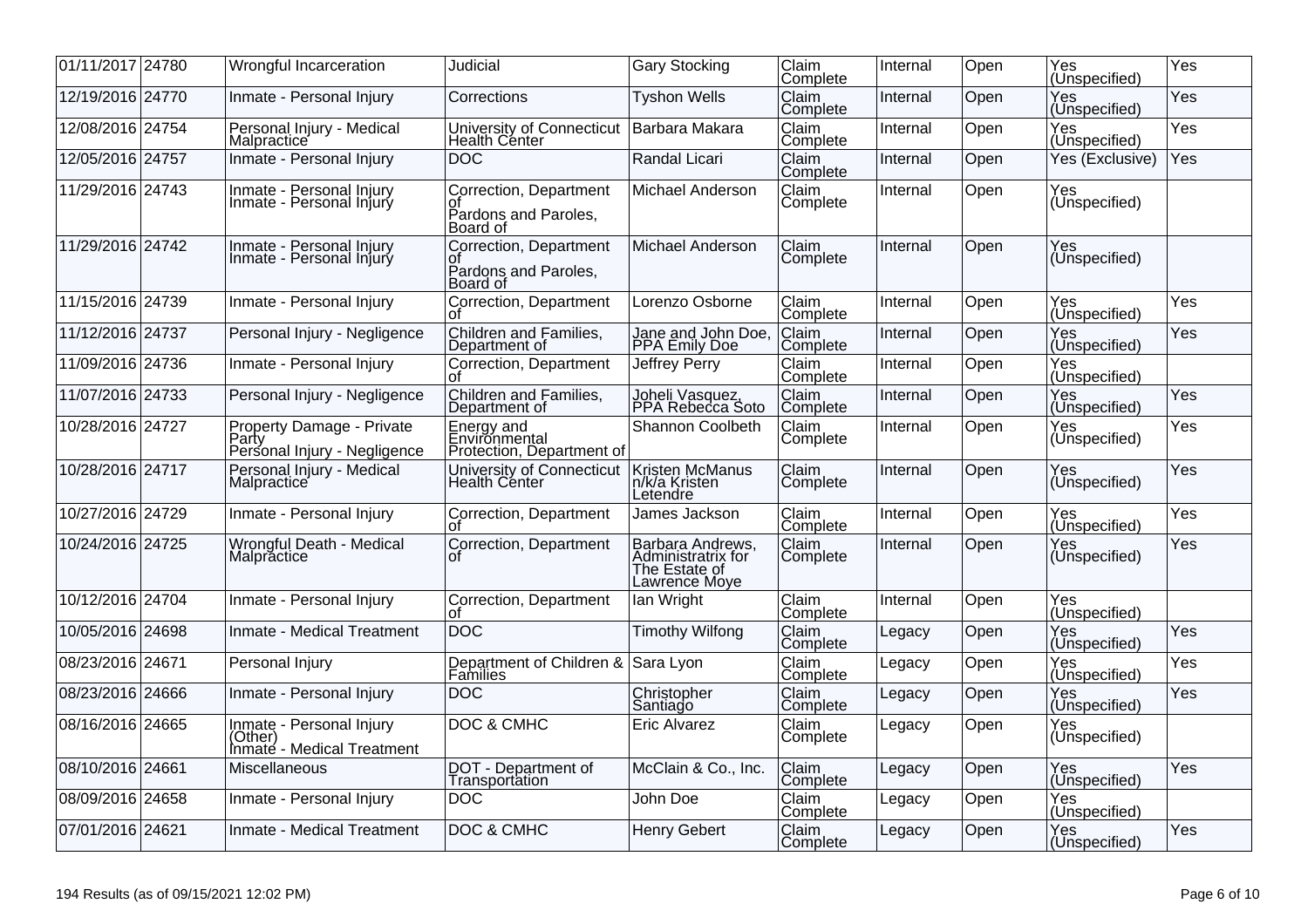| 07/01/2016 24617 | <b>Wrongful Death</b>                                        | Department of Children & Robert J.<br>Families | Naccarato,<br>Administrator of the<br>Estate of Aaden<br>Moreno                         | Claim<br>Complete | Legacy   | Open | Yes<br>(Unspecified)         | Yes |
|------------------|--------------------------------------------------------------|------------------------------------------------|-----------------------------------------------------------------------------------------|-------------------|----------|------|------------------------------|-----|
| 07/01/2016 24616 | Personal Injury                                              | Department of Children &<br>Families           | Adrianne Oyola                                                                          | Claim<br>Complete | Legacy   | Open | Yes<br>(Unspecified)         | Yes |
| 06/16/2016 24604 | Inmate - Personal Injury<br>(Inmate Assault)                 | <b>DOC</b>                                     | <b>Kyron Milner</b>                                                                     | Claim<br>Complete | Legacy   | Open | Yes<br>(Unspecified)         | Yes |
| 05/23/2016 24589 | Personal Injury                                              | DOT - Department of<br>Transportation          | Victor Greco                                                                            | Claim<br>Complete | Legacy   | Open | Yes<br>(Unspecified)         |     |
| 05/19/2016 24586 | Violation of a Settlement<br>Agreement                       | <b>DOC</b>                                     | Jerome Riddick                                                                          | Claim<br>Complete | Legacy   | Open | Yes<br>(Un <u>specified)</u> |     |
| 05/17/2016 24581 | Inmate - Medical Treatment                                   | <b>DOC &amp; CMHC</b>                          | Pierre Wilmoth                                                                          | Claim<br>Complete | Legacy   | Open | Yes<br>(Unspecified)         | Yes |
| 05/13/2016 24494 | Inmate - Personal Injury                                     | <b>DOC</b>                                     | Patrick Tyron Carr                                                                      | Claim<br>Complete | Legacy   | Open | Yes<br>(Unspecified)         | Yes |
| 04/01/2016 24517 | Inmate - Personal Injury                                     | <b>DOC</b>                                     | <b>Andreas Lewis</b>                                                                    | Claim<br>Complete | Legacy   | Open | Yes<br>(Unspecified)         | Yes |
| 03/30/2016 24537 | Wrongful Incarceration                                       | Judicial                                       | <b>Richard Lapointe</b>                                                                 | Claim<br>Complete | Legacy   | Open | Yes<br>(Unspecified)         |     |
| 03/29/2016 24534 | Inmate - Personal Injury                                     | <b>DOC</b>                                     | <b>Christopher Farrow</b>                                                               | Claim<br>Complete | Legacy   | Open | Yes<br>(Unspecified)         | Yes |
| 03/18/2016 24531 | Miscellaneous<br>Miscellaneous                               | Probate Court<br>Judicial                      | Eileen B. Curran                                                                        | Claim<br>Complete | Legacy   | Open | Yes<br>(Unspecified)         |     |
| 03/10/2016 24528 | Wrongful Death<br>Wrongful Death<br>Wrongful Death           | <b>DOC</b><br>Judicial<br>Adult Probation      | Randy Ellen,<br>Executor/Fidicuary<br>for the Estate of<br>Isidore Ellen                | Claim<br>Complete | Legacy   | Open | Yes<br>(Unspecified)         | Yes |
| 03/10/2016 24520 | Miscellaneous<br>Miscellaneous                               | <b>Judicial</b><br>State's Attorney            | Jose Pagan                                                                              | Claim<br>Complete | Legacy   | Open | Yes<br>(Unspecified)         |     |
| 03/10/2016 24519 | Violation of Rights                                          | <b>DOC</b>                                     | Jose Pagan                                                                              | Claim<br>Complete | Legacy   | Open | Yes<br>(Unspecified)         |     |
| 03/08/2016 24514 | Inmate - Personal Injury                                     | <b>DOC</b>                                     | Caron D. Grant                                                                          | Claim<br>Complete | Legacy   | Open | Yes<br>(U <u>nspecified)</u> | Yes |
| 03/03/2016 24523 | Inmate - Personal Injury                                     | DOC                                            | William Petaway                                                                         | Claim<br>Complete | Legacy   | Open | Yes<br>(Unspecified)         |     |
| 02/29/2016 24509 | Wrongful Arrest<br>Prosecution<br>Conviction<br>Imprisonment | Judicial                                       | Scott Talmage<br>Lewis                                                                  | Claim<br>Complete | Legacy   | Open | Yes<br>(Unspecified)         | Yes |
| 02/18/2016 24504 | Inmate - Medical Treatment                                   | DOC & CMHC                                     | James E. Alston                                                                         | Claim<br>Complete | Legacy   | Open | Yes<br>(Unspecified)         |     |
| 02/17/2016 24499 | Inmate - Personal Injury                                     | DOC                                            | <b>Chauncey Moore</b>                                                                   | Claim<br>Complete | Legacy   | Open | Yes<br>(Unspecified)         | Yes |
| 02/05/2016 24482 | Inmate - Medical Treatment                                   | <b>DOC &amp; CMHC</b>                          | Antonio Barnes                                                                          | Claim<br>Complete | Legacy   | Open | Yes<br>(Unspecified)         |     |
| 02/03/2016 24481 | Inmate - Medical Treatment                                   | DOC & CMHC                                     | David Taylor                                                                            | Claim<br>Complete | Legacy   | Open | Yes<br>(Unspecified)         | Yes |
| 01/25/2016 24423 | Wrongful Death - Negligence                                  | Transportation,<br>Department of               | Christopher M.<br>Passera, Admin. of<br>the Estate of<br>Christopher Michael<br>Passera | Claim<br>Complete | Internal | Open | Yes<br>(Unspecified)         |     |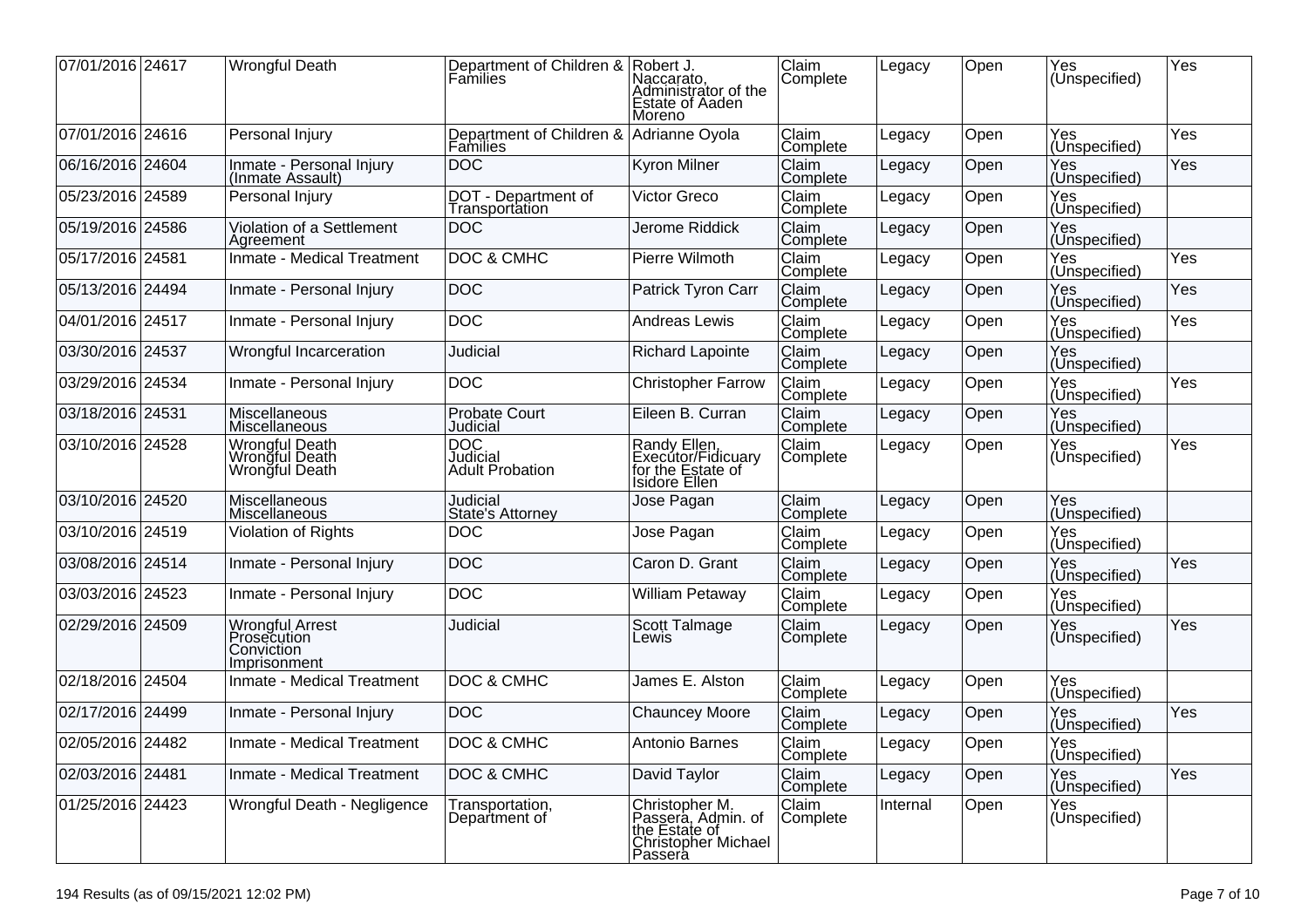| 01/25/2016 24472 | Personal Injury                                 | Central Connecticut State Toni Camby<br>University            |                                                                            | <b>Çlaim</b><br>Complete | Legacy   | Open | Yes<br>(Unspecified)         | Yes |
|------------------|-------------------------------------------------|---------------------------------------------------------------|----------------------------------------------------------------------------|--------------------------|----------|------|------------------------------|-----|
| 12/23/2015 24394 | Wrongful Incarceration                          | Correction, Department                                        | <b>Mark Stuart</b>                                                         | Claim<br>Complete        | Internal | Open | Yes<br>(Unspecified)         | Yes |
| 12/22/2015 24405 | Inmate - Medical Malpractice                    | Correction, Department                                        | Jon St. Pierre                                                             | Claim<br>Complete        | Internal | Open | Yes<br>(Unspecified)         |     |
| 12/14/2015 24396 |                                                 | Consumer Protection,<br>Department of                         | David Taylor                                                               | <b>Claim</b><br>Complete | Internal | Open | Yes<br>(Unspecified)         |     |
| 11/25/2015 24374 | Personal Injury - Negligence                    | Social Services,<br>Department of                             | Lynne Denning                                                              | Claim<br>Complete        | Internal | Open | Yes<br>(Uns <u>pecified)</u> |     |
| 11/16/2015 24357 | Inmate - Personal Injury                        | Correction, Department                                        | Joseph Shehan                                                              | Claim<br>Complete        | Internal | Open | Yes<br>(Unspecified)         | Yes |
| 11/14/2015 24324 | Inmate - Personal Injury                        | Correction, Department                                        | <b>Derrick Spencer</b>                                                     | <b>Claim</b><br>Complete | Internal | Open | Yes<br>(Unspecified)         | Yes |
| 11/06/2015 24359 | Inmate - Personal Injury                        | Correction, Department                                        | David Taylor                                                               | <b>Claim</b><br>Complete | Internal | Open | Yes<br>(Unspecified)         |     |
| 10/23/2015 24340 | Inmate - Personal Injury                        | Correction, Department                                        | Kevin Jackson                                                              | Claim<br>Complete        | Internal | Open | Yes<br>(Unspecified)         | Yes |
| 10/13/2015 24319 |                                                 | Office of the State<br>Comptroller                            | Sabreana Brown                                                             | Claim<br>Complete        | Internal | Open | Yes<br>(Unspecified)         |     |
| 10/08/2015 24312 | Inmate - Personal Injury                        | Correction, Department                                        | Joe Burgos Vega                                                            | Claim<br>Complete        | Internal | Open | Yes<br>(Unspecified)         | Yes |
| 09/25/2015 24285 |                                                 | <b>Capitol Police</b>                                         | David Godbout                                                              | Claim<br>Complete        | Internal | Open | Yes<br>(Unspecified)         |     |
| 09/23/2015 24281 | Inmate - Personal Injury                        | Correction, Department                                        | <b>Brendan Kravarik</b>                                                    | Claim<br>Complete        | Internal | Open | Yes<br>(Unspecified)         |     |
| 08/21/2015 24260 | Personal Injury - Negligence                    | Social Services,<br>Department of                             | Tariq Abdulaziz,<br>Phd                                                    | Claim<br>Complete        | Internal | Open | Yes<br>(Unspecified)         | Yes |
| 08/14/2015 24240 | <b>Contract Breach</b>                          | <b>Administrative Services.</b><br>Department of              | Seaside in<br>Waterford, LLC                                               | Claim<br>Complete        | Internal | Open | Yes<br>(Unspecified)         | Yes |
| 08/08/2015 24256 |                                                 | Emergency Services and<br>Public Protection,<br>Department of | Jeffrey Nield                                                              | Claim<br>Complete        | Internal | Open | Yes<br> (Unspecified)        |     |
| 07/08/2015 24164 | Personal Injury - Negligence                    | Transportation,<br>Department of                              | <b>Richard DiBella</b>                                                     | Claim<br>Complete        | Internal | Open | Yes<br>(Unspecified)         | Yes |
| 06/09/2015 24163 | Personal Injury - Negligence                    | Children and Families,<br>Department of                       | Khloe Sperling, PPA<br>Andrew Stephen<br><b>Knott</b>                      | Claim<br>Complete        | Internal | Open | Yes<br>(Unspecified)         |     |
| 05/08/2015 24104 | Inmate - Personal Injury                        | Correction, Department<br>Ωt                                  | Rayshawn Bugg                                                              | Claim<br>Complete        | Internal | Open | Yes<br>(Unspecified)         | Yes |
| 01/29/2015 23970 | Inmate - Personal Injury                        | Correction, Department                                        | Noel Villanueva                                                            | Claim<br>Complete        | Internal | Open | Yes<br>(Un <u>specified)</u> |     |
| 01/13/2015 23945 | Personal Injury - Negligence                    |                                                               | Zwinda Soto, PPA<br>Jesus Rivera                                           | Claim<br>Complete        | Internal | Open | Yes<br>(Unspecified)         | Yes |
| 01/09/2015 23940 | Wrongful Death - Medical<br>Malpractice         | Southbury Training<br>School                                  | Beverly Matakaetis,<br>Administratrix of the<br>Estate of John J.<br>Kilev | Claim<br>Complete        | Internal | Open | Yes<br>(Unspecified)         | Yes |
| 11/21/2014 23879 | Personal Injury - Medical<br><b>Malpractice</b> | University of Connecticut<br>Health Cénter                    | John Fundock                                                               | Claim<br>Complete        | Internal | Open | Yes<br>(Unspecified)         | Yes |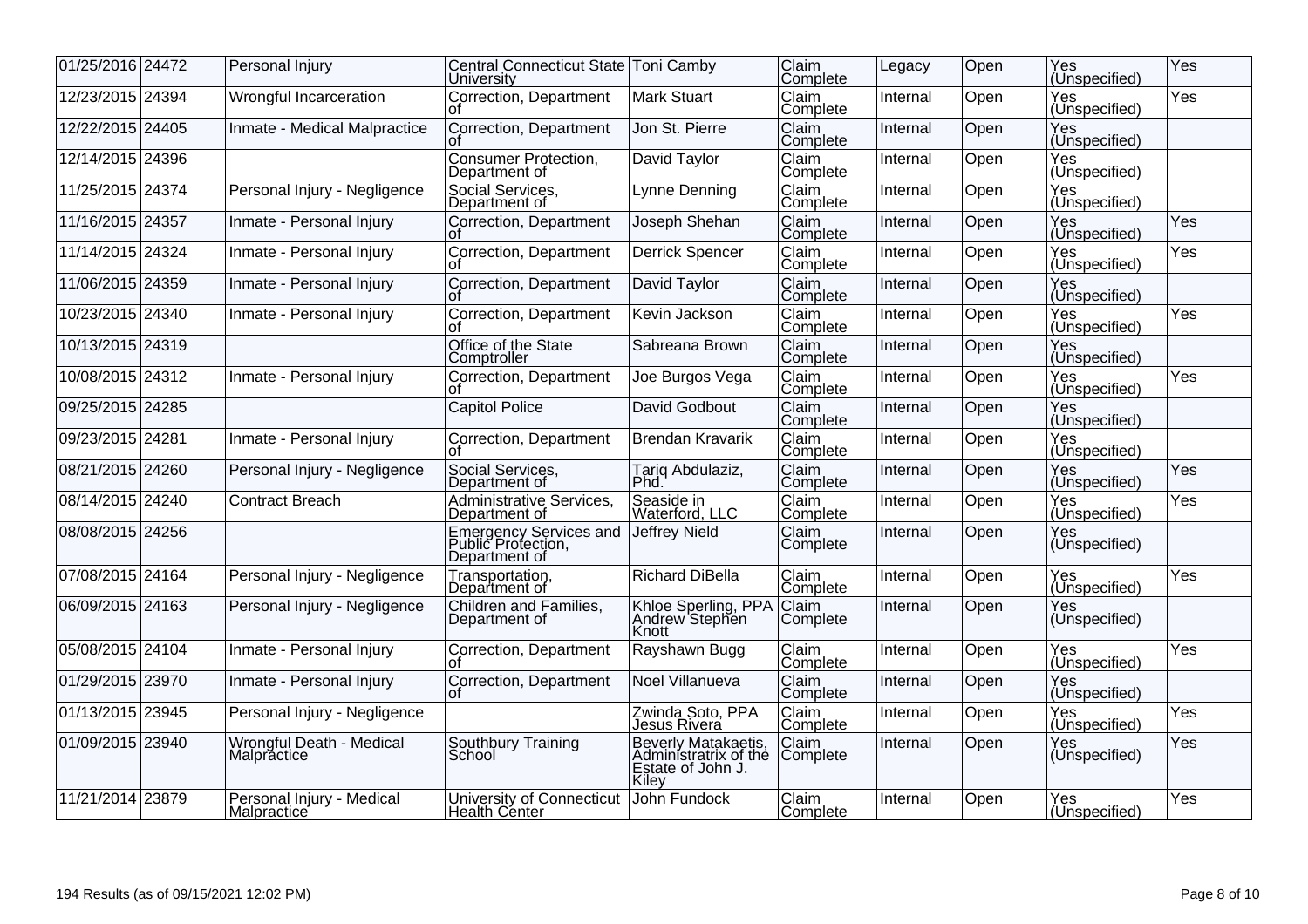| 10/14/2014 23839 | Wrongful Death - Negligence  | St. Marys Hospital                                                     | Beverly Matakaetis,<br>Administratrix of the<br>Estate of John J.<br>Kiley | Claim<br>Complete        | Internal | Open | Yes<br>(Unspecified) | Yes |
|------------------|------------------------------|------------------------------------------------------------------------|----------------------------------------------------------------------------|--------------------------|----------|------|----------------------|-----|
| 10/01/2014 23828 | Inmate - Personal Injury     | Correction, Department                                                 | <b>Mikey Pineda</b>                                                        | Claim<br>Complete        | Internal | Open | Yes<br>(Unspecified) | Yes |
| 08/05/2014 23764 | Inmate - Personal Injury     | Correction, Department                                                 | John Dickerson                                                             | Claim<br>Complete        | Internal | Open | Yes<br>(Unspecified) | Yes |
| 06/10/2014 23710 | Personal Injury - Negligence | Southern Connecticut<br><b>State University</b>                        | Renay Ghanteaton                                                           | Claim<br>Complete        | Internal | Open | Yes<br>(Unspecified) | Yes |
| 05/25/2014 23682 | Inmate - Personal Injury     | Correction, Department                                                 | <b>Theoppolis Sims</b>                                                     | Claim<br>Complete        | Internal | Open | Yes<br>(Unspecified) | Yes |
| 05/22/2014 23660 | Wrongful Death - Negligence  | Energy and<br>Environmental<br>Protection, Department of the Estate of | Melissa Steinhilper,<br>Administratrix for<br>Amanda Monington             | Claim<br>Complete        | Internal | Open | Yes<br>(Unspecified) | Yes |
| 05/07/2014 23647 |                              | Regents for Higher<br>Education, Board of                              | <b>Colleen Brower</b>                                                      | Claim<br>Complete        | Internal | Open | Yes<br>(Unspecified) | Yes |
| 04/08/2014 23611 | Personal Injury - Negligence | Southern Connecticut<br><b>State University</b>                        | Rachel McCloskey                                                           | Claim<br>Complete        | Internal | Open | Yes<br>(Unspecified) | Yes |
| 03/20/2014 23578 | Wrongful Death - Negligence  | <b>Central Connecticut State</b><br>University                         | Anthony Cartier,<br>Administrator for the<br>Estate of Amanda<br>Cartier   | Claim<br> Complete       | Internal | Open | Yes<br>(Unspecified) | Yes |
| 01/16/2014 23517 | Inmate - Personal Injury     | Correction, Department                                                 | <b>Marlik Mourning</b>                                                     | Claim<br>Complete        | Internal | Open | Yes<br>(Unspecified) | Yes |
| 07/30/2013 23383 | Personal Injury - Negligence | Children and Families,<br>Department of                                | Erica D. Land, PPA<br>Richard A. &<br>Elisabeth A.                         | Claim<br>Complete        | Internal | Open | Yes<br>(Unspecified) | Yes |
| 07/30/2013 23382 | Personal Injury - Negligence | Children and Families,<br>Department of                                | Eric T. Land, PPA<br>Richard A. &<br>Elisabeth A.                          | Claim<br>Complete        | Internal | Open | Yes<br>(Unspecified) | Yes |
| 05/10/2013 23298 | Inmate - Personal Injury     | Judicial                                                               | <b>Gary Stocking</b>                                                       | Claim<br>Complete        | Internal | Open | Yes<br>(Unspecified) | Yes |
| 10/31/2012 23118 | Wrongful Death - Negligence  | Energy and<br>Environmental<br>Protection, Department of               | Estate of Ruth<br>Byrne                                                    | Claim<br>Complete        | Internal | Open | Yes<br>(Unspecified) |     |
| 10/25/2012 23109 | Personal Injury - Negligence | Energy and<br>Environmental<br>Protection, Department of               | Mark Benedict                                                              | Claim<br>Complete        | Internal | Open | Yes<br>(Unspecified) |     |
| 07/02/2012 23010 | Wrongful Death - Negligence  | Energy and<br>Environmental<br>Protection, Department of               | Rocco Daddio<br>(Estate of)                                                | Claim<br>Complete        | Internal | Open | Yes<br>(Unspecified) | Yes |
| 07/02/2012 23011 | Personal Injury - Negligence | Energy and<br>Environmental<br>Protection, Department of               | Anna Daddio                                                                | Claim<br>Complete        | Internal | Open | Yes<br>(Unspecified) | Yes |
| 05/31/2012 22987 | Personal Injury - Negligence | University of Connecticut                                              | Haydee Silva                                                               | Claim<br>Complete        | Internal | Open | Yes<br>(Unspecified) | Yes |
| 03/28/2012 22933 | Wrongful Death - Negligence  | Transportation,<br>Department of                                       | Estate of Robert K.<br>Lofberg, Joanne<br>Loftberg, Executrix              | <b>Claim</b><br>Complete | Internal | Open | Yes<br>(Unspecified) | Yes |
| 04/19/2011 22573 | Wrongful Death - Negligence  | University of Connecticut                                              | Basem Karzoun,<br>Admin. for the<br>Estate of Jafar<br>Karzoun             | Claim<br>Complete        | Internal | Open | Yes<br>(Unspecified) | Yes |